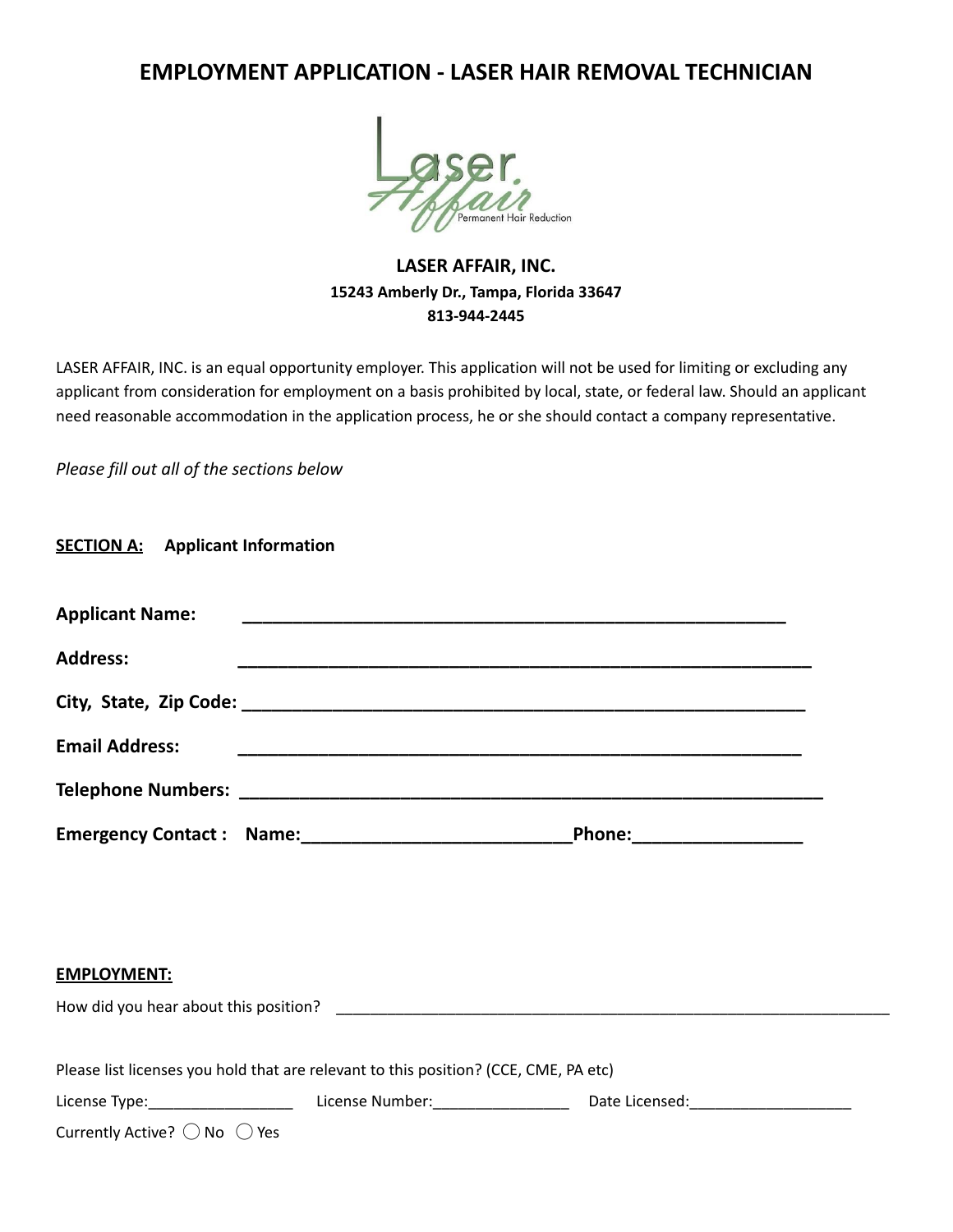#### **WHAT DAYS AND HOURS ARE YOU AVAILABLE TO WORK?**

| Mondays from _____________ $\bigcirc$ am $\bigcirc$ pm                                       |  |  | to $\_\_\_\_\_\_\_\_\$ $\_\$ am $\_\$ pm                                                                    |  |
|----------------------------------------------------------------------------------------------|--|--|-------------------------------------------------------------------------------------------------------------|--|
| Tuesdays from ___________ $\bigcirc$ am $\bigcirc$ pm                                        |  |  | to _______ $\bigcirc$ am $\bigcirc$ pm                                                                      |  |
| Wednesdays from __________ $\bigcirc$ am $\bigcirc$ pm                                       |  |  | to _______ $\bigcirc$ am $\bigcirc$ pm                                                                      |  |
| Thursdays from ____________ $\bigcirc$ am $\bigcirc$ pm                                      |  |  | to _______ $\bigcirc$ am $\bigcirc$ pm                                                                      |  |
| Fridays from _______________ $\bigcirc$ am $\bigcirc$ pm                                     |  |  | to _______ $\bigcirc$ am $\bigcirc$ pm                                                                      |  |
| Saturdays from _____________ $\bigcirc$ am $\bigcirc$ pm                                     |  |  | to $\_\_\_\_\_\_\_\_\$ $\_\$ am $\_\$ pm                                                                    |  |
| Sundays from ______________ $\bigcirc$ am $\bigcirc$ pm                                      |  |  | to _______ $\bigcirc$ am $\bigcirc$ pm                                                                      |  |
| Do you have a preferred number of hours per week you would like to work?                     |  |  |                                                                                                             |  |
| <b>Personal Information</b>                                                                  |  |  |                                                                                                             |  |
| Have you ever been charged with a criminal (felony or misdemeanor) offence?<br>( ) Yes<br>No |  |  |                                                                                                             |  |
| Do you consent to a background check?<br>() Yes<br>$()$ No                                   |  |  |                                                                                                             |  |
|                                                                                              |  |  |                                                                                                             |  |
|                                                                                              |  |  | (Note: LASER AFFAIR, INC. complies with the ADA and considers reasonable accommodation measures that may be |  |
| necessary for eligible applicants/employees to perform essential functions.)                 |  |  |                                                                                                             |  |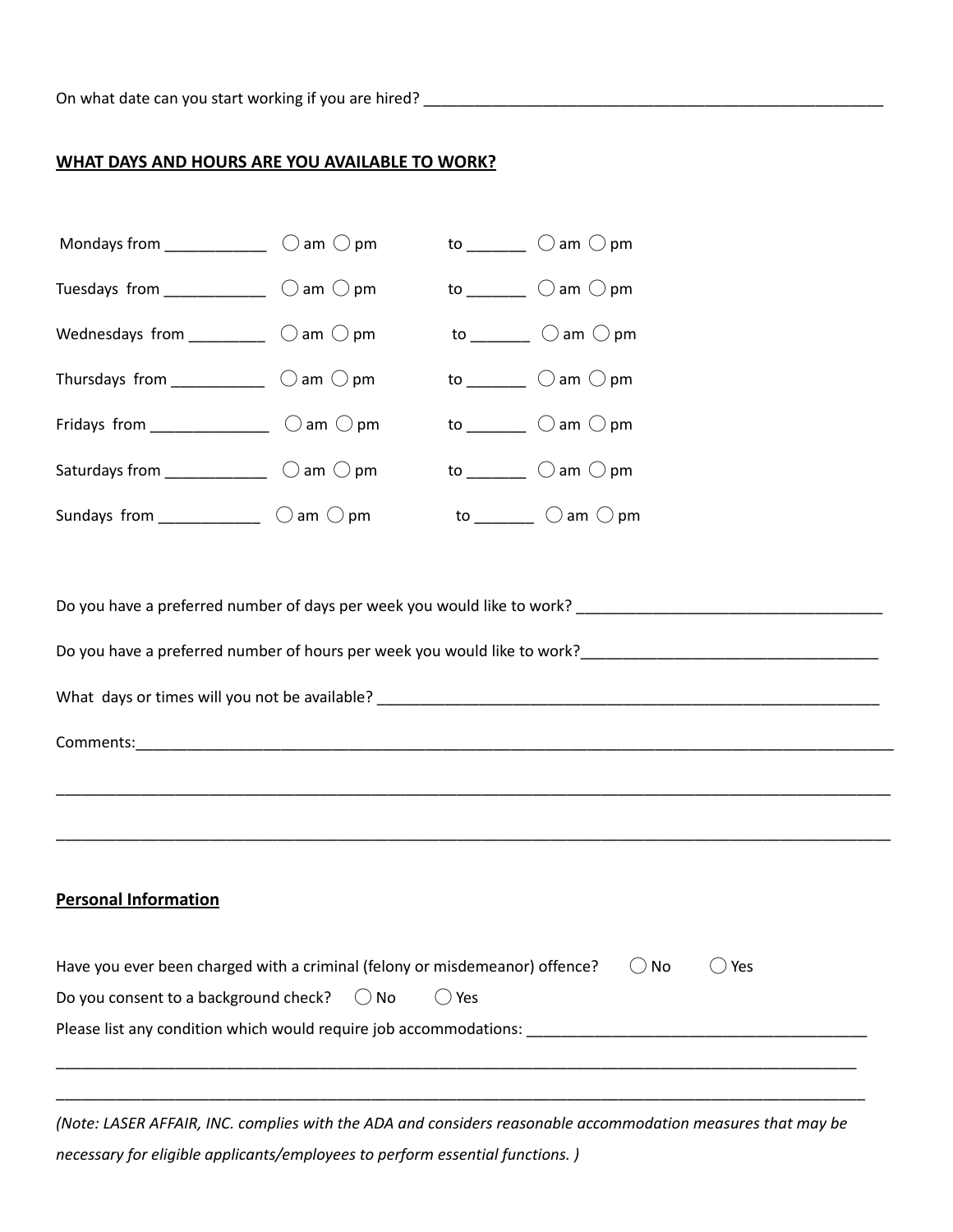|                                                                              |                          | Do you have experience with the Candela laser platforms? If yes, please check those that apply.                          |
|------------------------------------------------------------------------------|--------------------------|--------------------------------------------------------------------------------------------------------------------------|
| ◯ 755nm Alexandrite                                                          | $\bigcirc$ 1064nm Nd:YAG | ◯ Dual platform GentleMax Pro                                                                                            |
|                                                                              |                          |                                                                                                                          |
|                                                                              |                          |                                                                                                                          |
|                                                                              |                          |                                                                                                                          |
|                                                                              |                          |                                                                                                                          |
|                                                                              |                          |                                                                                                                          |
|                                                                              |                          | Do you have laser hair removal experience with Fitzpatrick Skin types V and VI?<br>○ Yes<br>$()$ No                      |
|                                                                              |                          |                                                                                                                          |
|                                                                              |                          |                                                                                                                          |
|                                                                              |                          |                                                                                                                          |
|                                                                              |                          |                                                                                                                          |
| Do you have laser hair removal experience following licensure? $\bigcirc$ No |                          | $()$ Yes                                                                                                                 |
|                                                                              |                          |                                                                                                                          |
|                                                                              |                          |                                                                                                                          |
|                                                                              |                          |                                                                                                                          |
|                                                                              |                          |                                                                                                                          |
|                                                                              |                          |                                                                                                                          |
|                                                                              |                          | Aside from laser hair removal, do you have other laser aesthetic experience following licensure? If yes, please explain: |
|                                                                              |                          |                                                                                                                          |
|                                                                              |                          |                                                                                                                          |
|                                                                              |                          |                                                                                                                          |
|                                                                              |                          | Are you comfortable administering full bikini brazilian treatments on both male and female patients?                     |
| $\bigcirc$ No<br>◯ Yes                                                       |                          |                                                                                                                          |
| Do you have experience with Google Calendar?                                 |                          |                                                                                                                          |
| $\bigcirc$ No<br>Yes                                                         |                          |                                                                                                                          |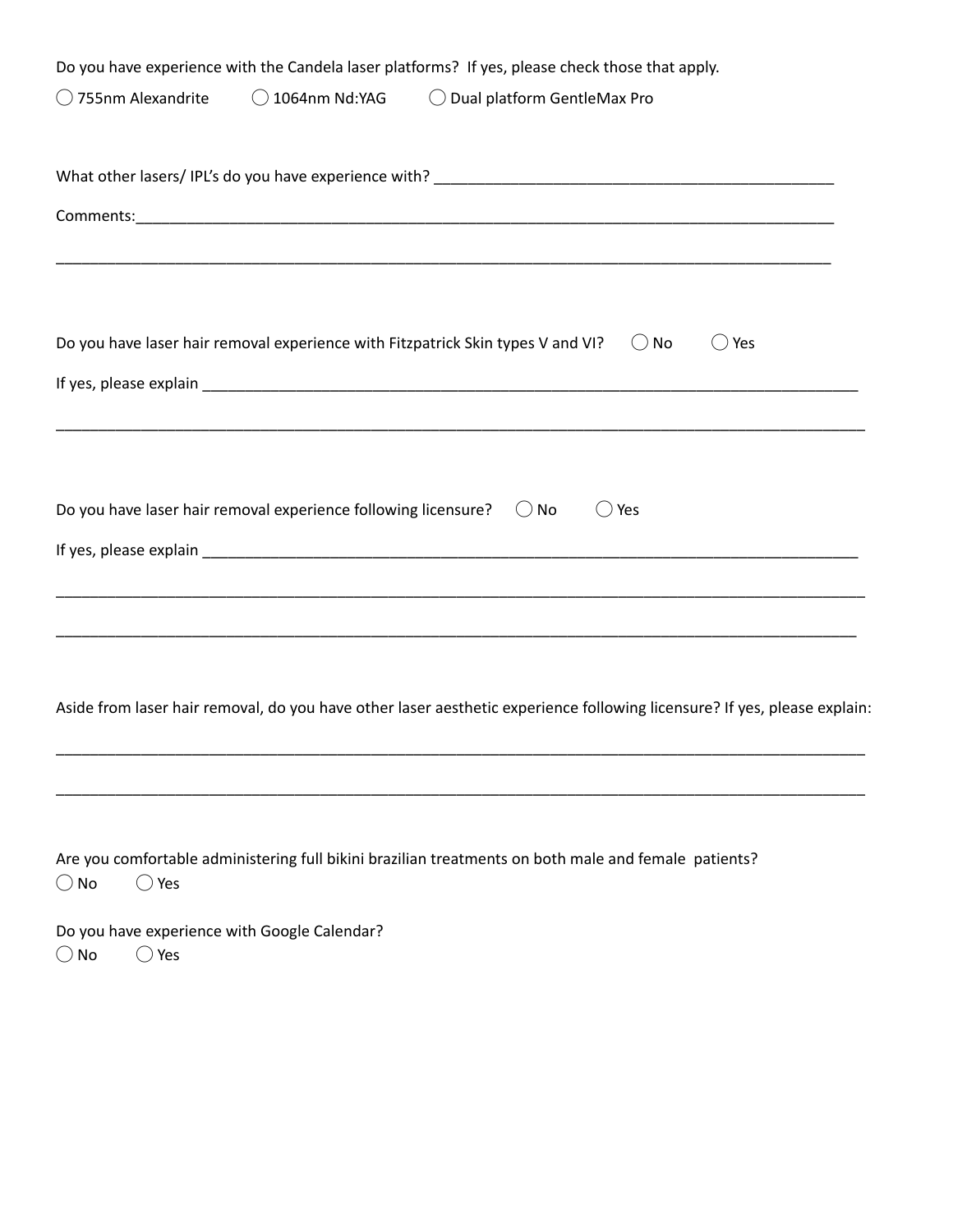#### **SECTION B:**

## **Job Skills/Qualifications/Computer Skills**

Please list below any additional skills and qualifications you possess for the position for which you are applying. Ex: previous work in beauty or medical field, retail experience, customer service relations, scheduling, marketing, etc.

#### **Education and Training**

#### **High School**

| Name | State <sub>)</sub><br>Location<br>Πtν | 1222<br>Voor<br>ıcaı | earned<br>Appree ( |
|------|---------------------------------------|----------------------|--------------------|
|      |                                       |                      |                    |

#### **College/University/Vocational/Specialized Training**

| <b>Name</b> | Location (City, State) | Year Graduated | Degree Earned |
|-------------|------------------------|----------------|---------------|
|             |                        |                |               |
| Name        | Location (City, State) | Year Graduated | Degree Earned |
|             |                        |                |               |

\_\_\_\_\_\_\_\_\_\_\_\_\_\_\_\_\_\_\_\_\_\_\_\_\_\_\_\_\_\_\_\_\_\_\_\_\_\_\_\_\_\_\_\_\_\_\_\_\_\_\_\_\_\_\_\_\_\_\_\_\_\_\_\_\_\_\_\_\_\_\_\_\_\_\_\_\_\_\_\_\_\_\_\_\_\_\_\_\_\_\_\_\_\_\_\_\_\_

\_\_\_\_\_\_\_\_\_\_\_\_\_\_\_\_\_\_\_\_\_\_\_\_\_\_\_\_\_\_\_\_\_\_\_\_\_\_\_\_\_\_\_\_\_\_\_\_\_\_\_\_\_\_\_\_\_\_\_\_\_\_\_\_\_\_\_\_\_\_\_\_\_\_\_\_\_\_\_\_\_\_\_\_\_\_\_\_\_\_\_\_\_\_\_\_\_\_

Comments:\_\_\_\_\_\_\_\_\_\_\_\_\_\_\_\_\_\_\_\_\_\_\_\_\_\_\_\_\_\_\_\_\_\_\_\_\_\_\_\_\_\_\_\_\_\_\_\_\_\_\_\_\_\_\_\_\_\_\_\_\_\_\_\_\_\_\_\_\_\_\_\_\_\_\_\_\_\_\_\_\_\_\_\_\_\_\_\_\_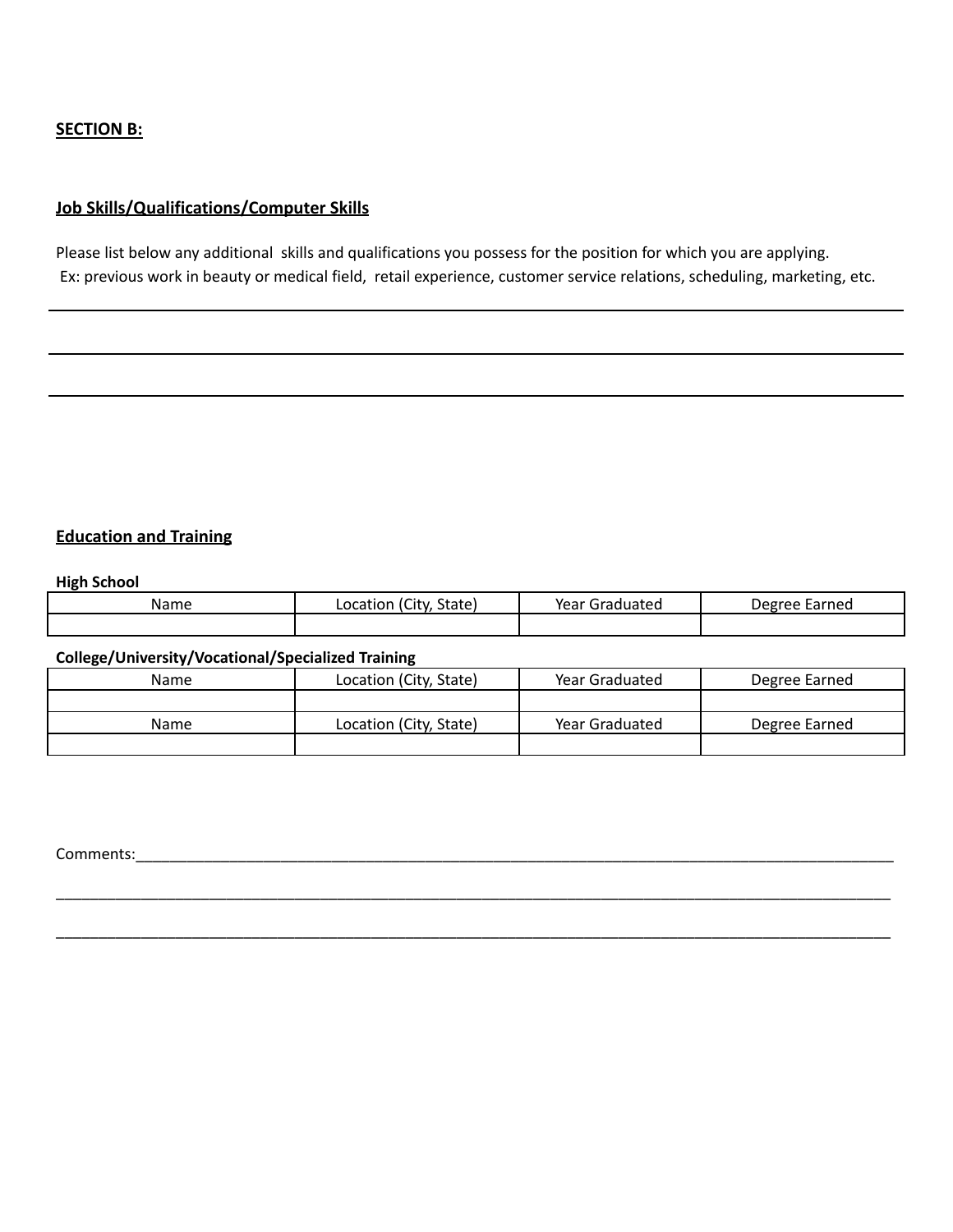## *Previous Employment:*

| <b>Employer Name:</b>              |           |
|------------------------------------|-----------|
| Job Title                          |           |
| <b>Employer Address</b>            |           |
| City, State and Zip Code:          |           |
| Employer Phone:                    |           |
| Start Date:                        | End Date: |
| Your responsibilities:             |           |
| Reason for leaving:                |           |
| Your likes about this position:    |           |
| Your dislikes about this position: |           |
|                                    |           |

| <b>Employer Name:</b>              |           |
|------------------------------------|-----------|
| Job Title                          |           |
| <b>Employer Address</b>            |           |
| City, State and Zip Code:          |           |
| Employer Phone:                    |           |
| Start Date:                        | End Date: |
| Your responsibilities:             |           |
| Reason for leaving:                |           |
| Your likes about this position:    |           |
| Your dislikes about this position: |           |

| <b>Employer Name:</b>              |           |
|------------------------------------|-----------|
| Job Title                          |           |
| <b>Employer Address</b>            |           |
| City, State and Zip Code:          |           |
| Employer Phone:                    |           |
| <b>Start Date:</b>                 | End Date: |
| Your responsibilities:             |           |
| Reason for leaving:                |           |
| Your likes about this position:    |           |
| Your dislikes about this position: |           |